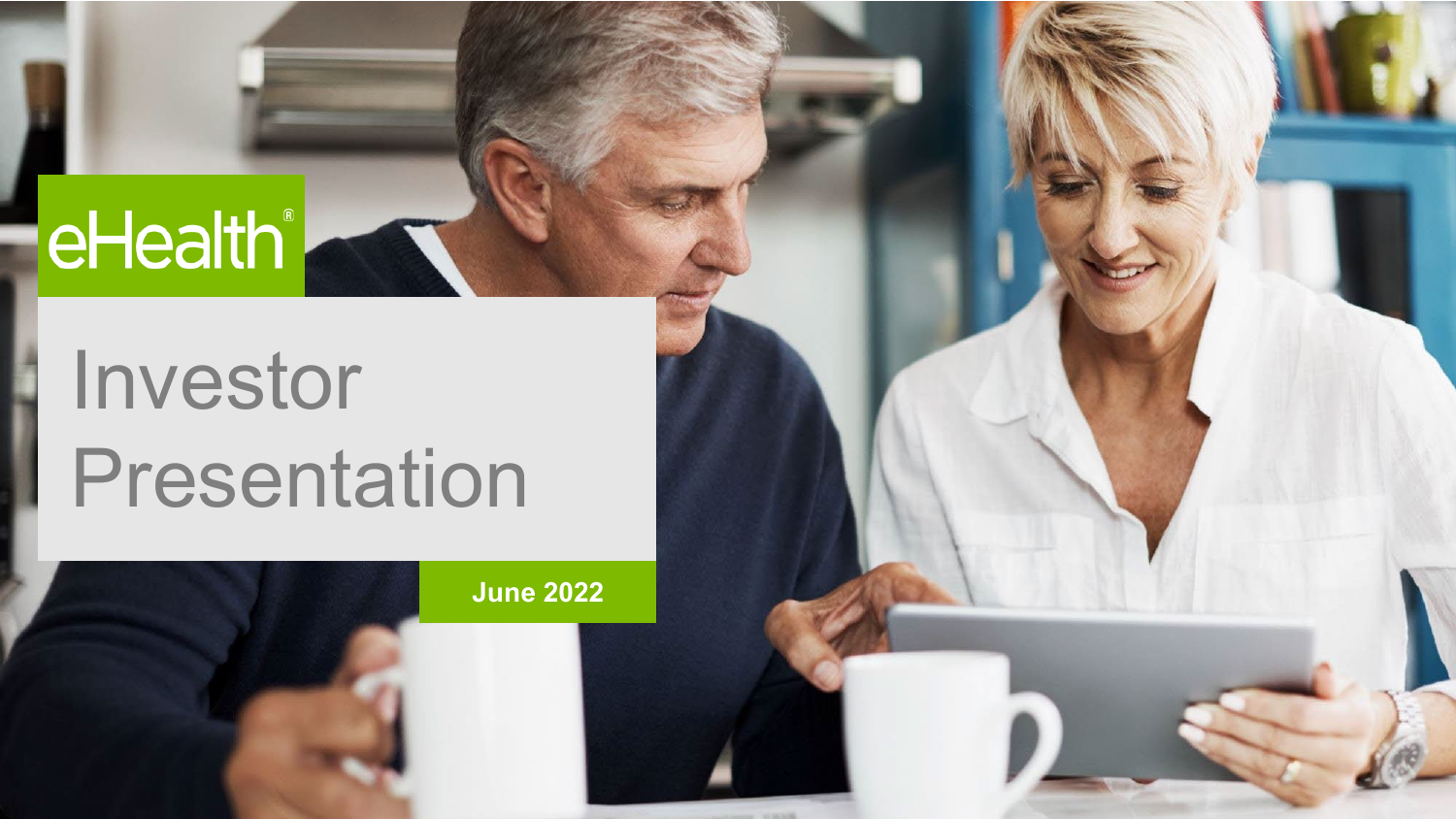### Safe Harbor Statement

#### **Forward-Looking Statements**

This presentation includes forward-looking statements within the meaning of the federal securities laws. Forward-looking statements generally relate to future events or our future financial or operating performance. Forward-looking statements in this presentation include, but are not limited to, the following: our annual enrollment opportunity; our operational focus in 2022; our expected cash collections for Medicare Advantage plans; our estimated memberships; trends in the Medicare distribution market; trends in our business; our expectations for our individual, family, and small business plan segment; our long-term opportunities for profitable growth; and our 2022 annual guidance for total revenue, GAAP net loss, adjusted EBITDA, and total cash outflow. Our expectations and beliefs regarding these matters may not materialize, and actual results in future periods are subject to risks and uncertainties that could cause actual results to differ materially from those projected. These risks include those set forth in our filings with the Securities and Exchange Commission, including our latest Form 10-Q and 10-K. The forward-looking statements in this presentation are based on information available to us as of today, and we disclaim any obligation to update any forward-looking statements, except as required by law.

#### **Non-GAAP Information**

This presentation includes both GAAP and non-GAAP financial measures. The presentation of non-GAAP financial information is not intended to be considered in isolation or as a substitute for results prepared in accordance with GAAP. A reconciliation of the non-GAAP financial measures included in this presentation to the most directly comparable GAAP financial measures is available in the Appendix to this presentation. Management uses both GAAP and non-GAAP information in evaluating and operating its business internally and as such has determined that it is important to provide this information to investors.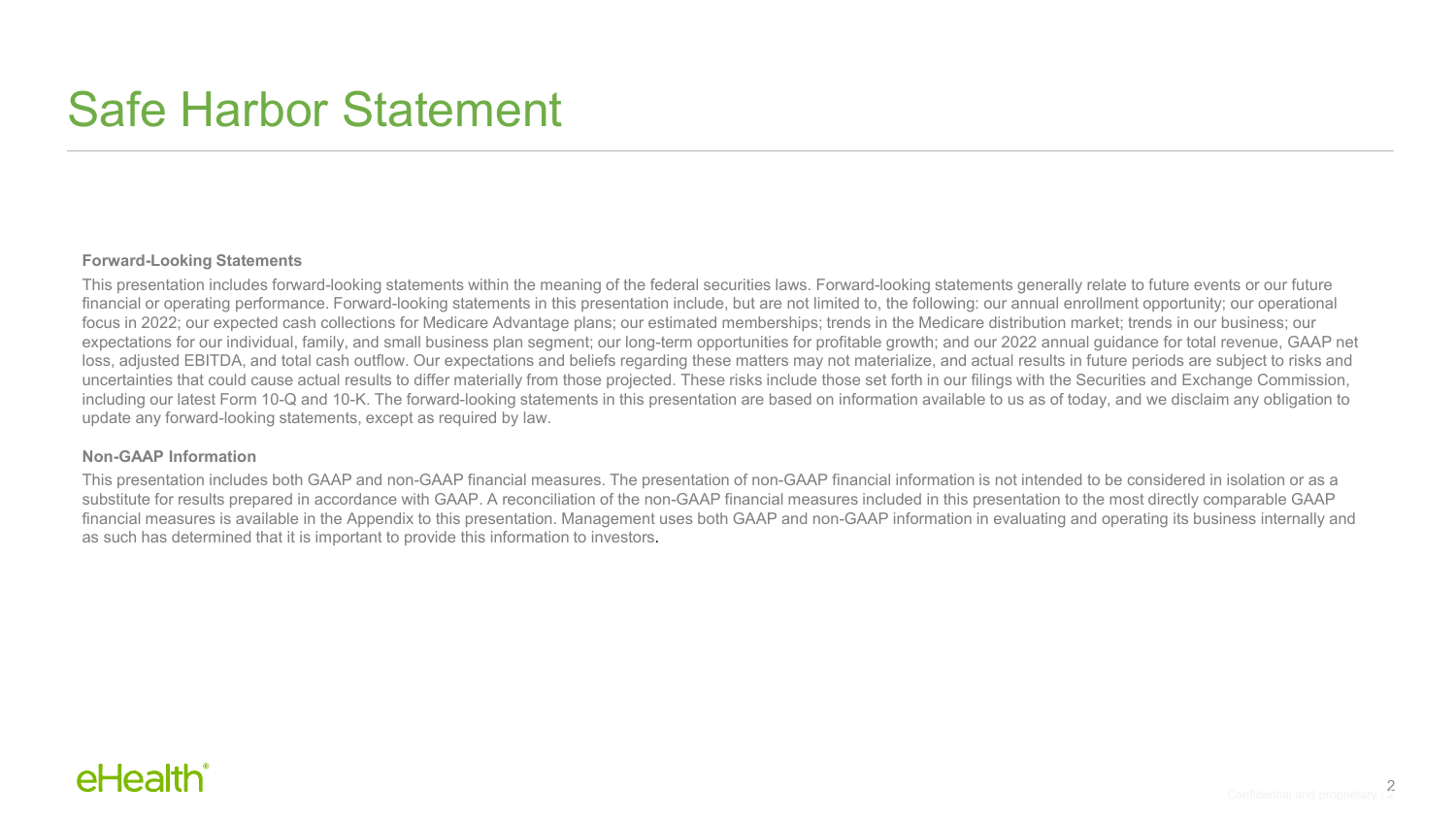### eHealth at-a-Glance

Leading private health insurance marketplace



Solving critical problem in large, growing market with focus on Medicare



Only direct-to-consumer broker with a robust shop-buy-enroll online-first channel



Longstanding relationships, deep technology integration with carriers



Differentiated carrier-agnostic, consumer centric, platform with omni-channel capabilities



Well-positioned for consumerization of healthcare and massive industry shift online





Committed to strong balance sheet and profitable membership and revenue growth

**52%**  Portion of 2021 Medicare applications submitted online (3) **\$538m** 2021 revenue **16m** 2021 unique annual visitors **\$831m Commissions** receivable balance (1) **~200 Carrier** partnerships(2) **~907k** Estimated paying **Medicare** membership<sup>(1)</sup>

### -lAa

(1) As of March 31, 2022. (2) Includes Medicare, IFP, SMB and ancillary products at a sub-carrier level (3) Includes fully unassisted and agent assisted online applications for Medicare Advantage and Medicare Supplement products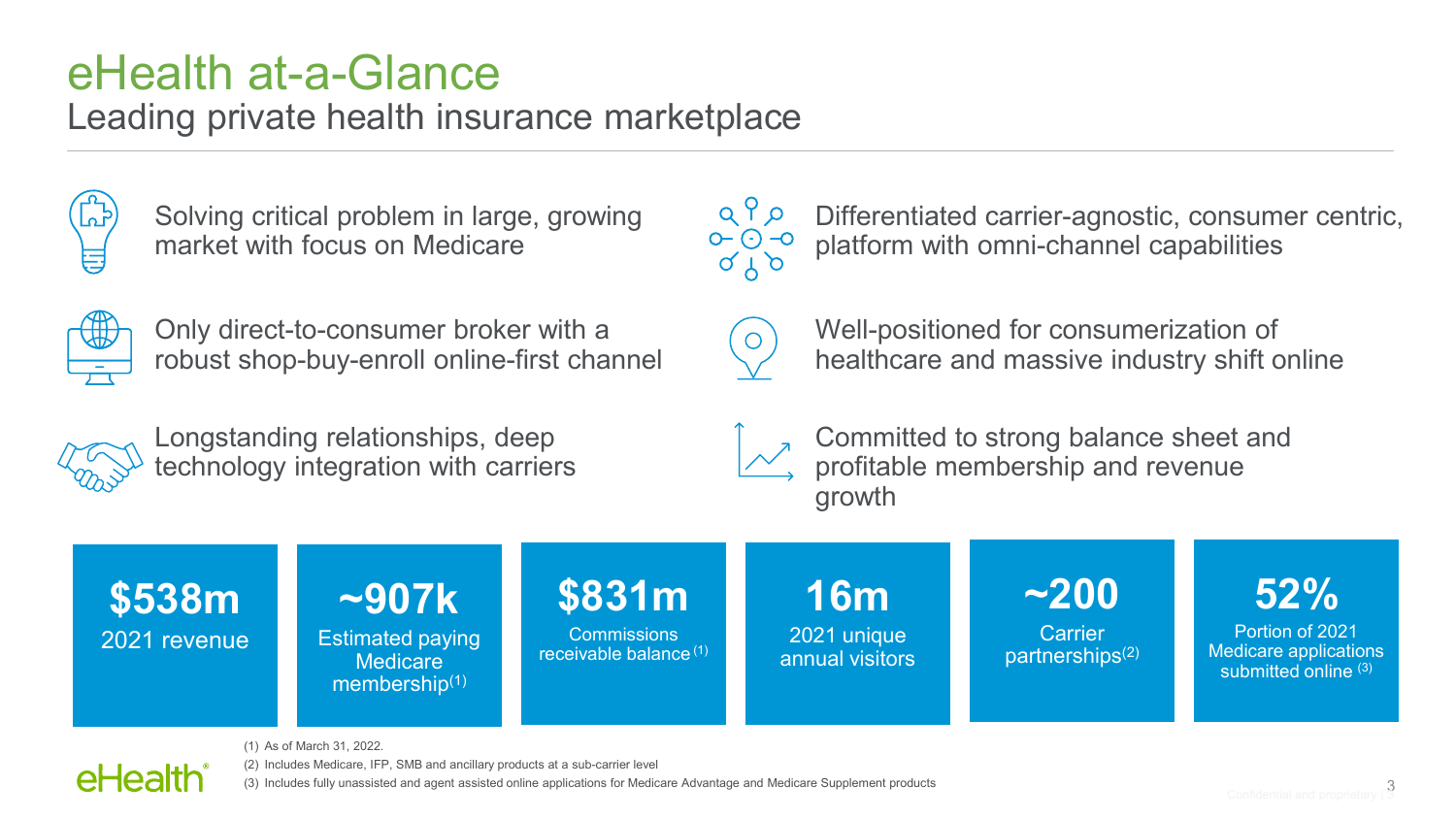## Strongly Positioned to Benefit from Increasing Digital Adoption



#### **Online Adoption by Age Group<sup>(1)</sup> Consumer Series Consumer Penetration of New MA Sales<sup>(2)(3)</sup>**



Medicare distribution channels are rapidly shifting to DTC and e-commerce

Secular shift driving online usage: 74% of seniors likely to make a purchase online $(4)$ 

Online enrollment enables superior scaling vs. call center and direct in-person sales models

Broad consumer adoption of online shopping provides strong tailwind

#### **eHealth is the Only Broker Driving End-to-End Online Enrollments at Scale**

eHealth

(1) "Internet/Broadband Fact Sheet" (Pew Research Center, 2021).

(2) Source: CMS, Kaiser Family Foundation and BCG Surveys

(3) Penetration of new MA buyers only, defined as age-ins, switchers from traditional Medicare, and intra-MA plan switchers.

(4) "Technology Use and Attitudes among Mid-Life and Older Americans" AARP Research.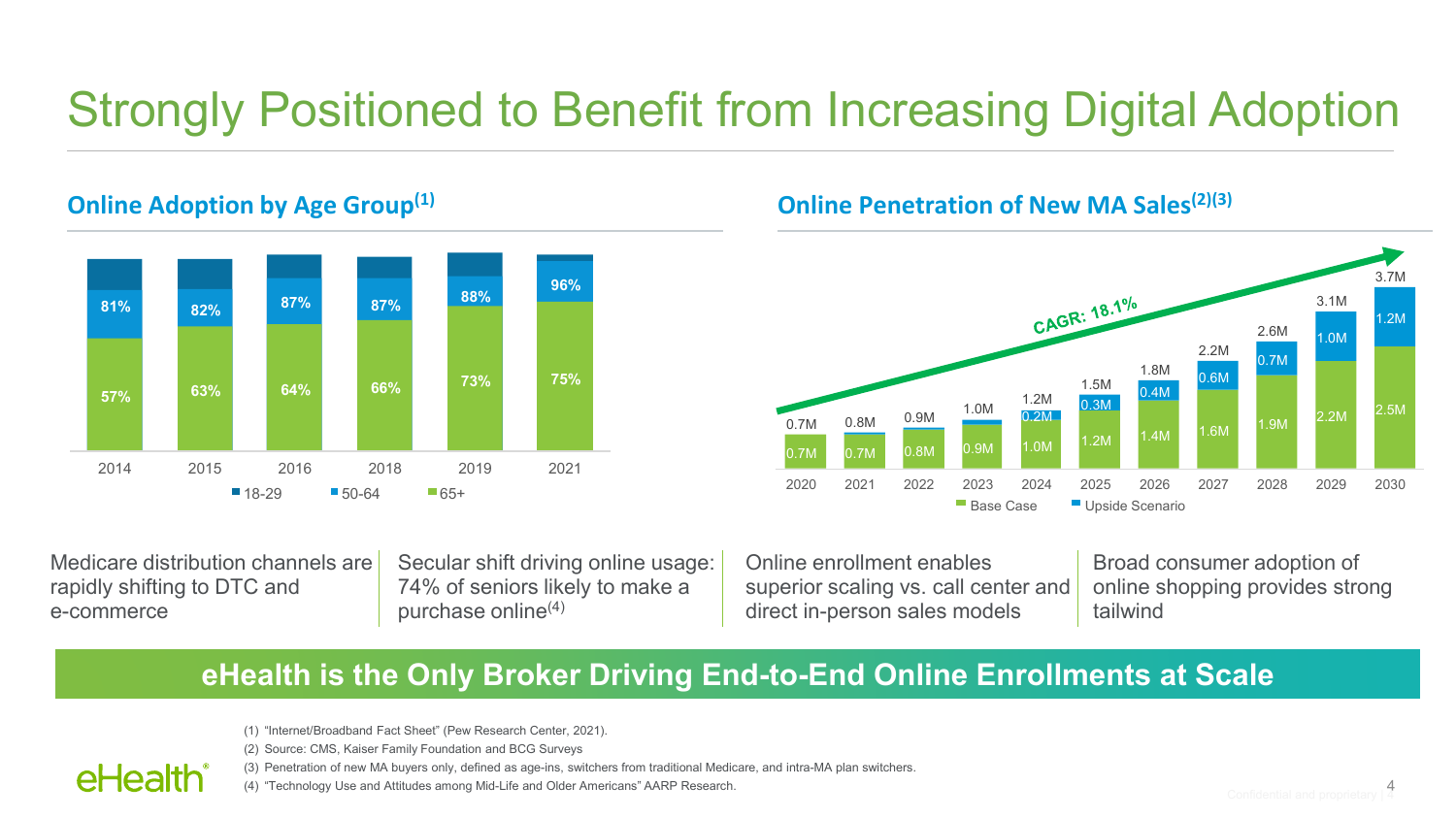### Medicare Advantage Market Opportunity Remains Attractive; Strong Tailwinds Intact

- Increasing market penetration of MA private plans, from 31% of Medicare beneficiaries in 2016 to 50% in 2030<sup>(1)</sup>
- Medicare Advantage plan enrollment expected to grow 70% market-wide between 2020 and 2030<sup>(2)</sup>



#### **Total Medicare Advantage Enrollment, 2000**–**2021(1) Medicare Enrollment and Penetration Change by Year(2)**





(1) Source: https://www.kff.org/medicare/issue-brief/medicare-advantage-in-2021-enrollment-update-and-key-trends/ (2) Source: https://www.cbo.gov/system/files/2020-03/51302-2020-03-medicare.pdf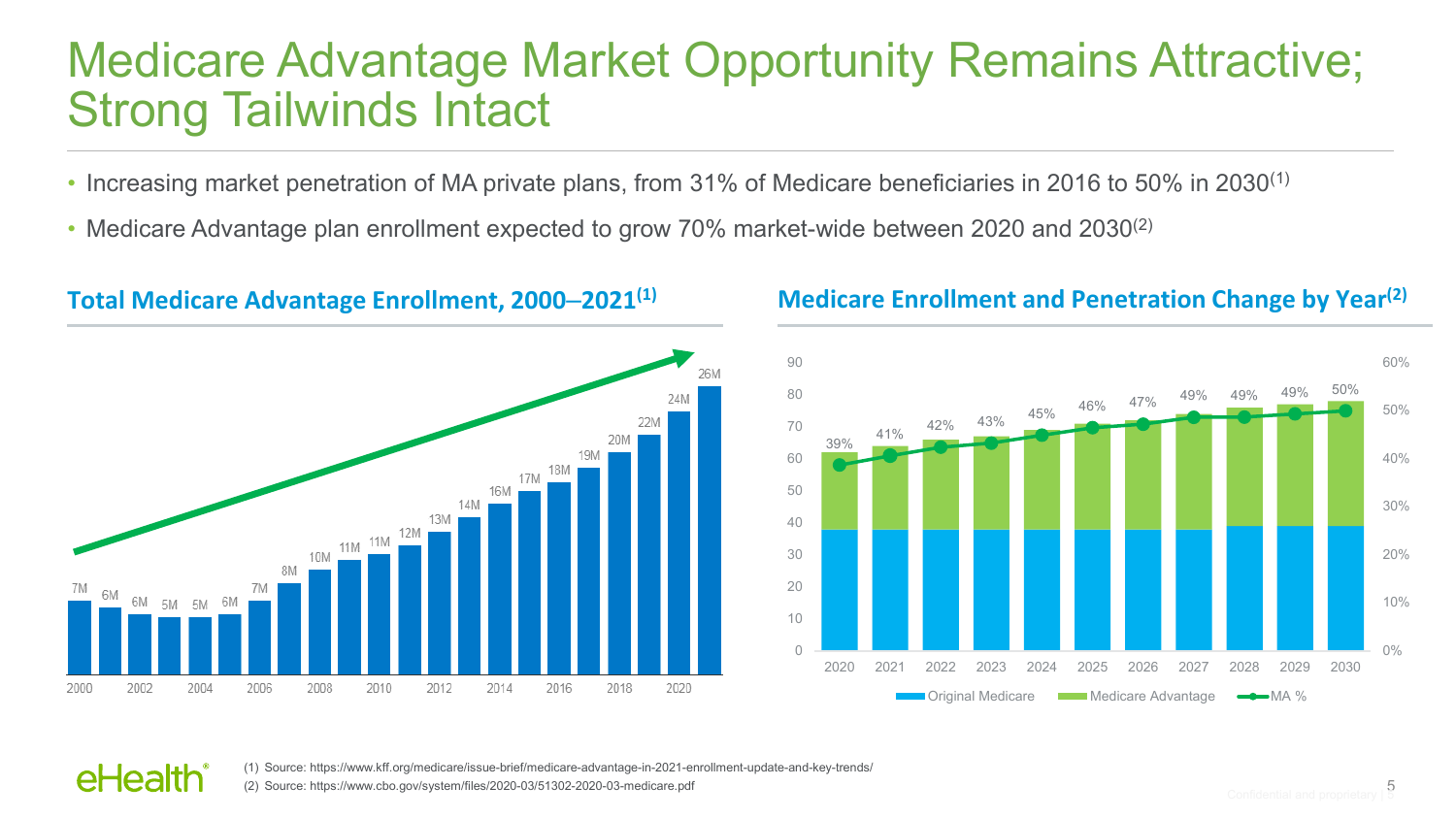### Our Enrollment Remains a Small Portion of our Total Medicare Advantage Annual Opportunity

**eHealth's 400k Medicare Advantage approved members** in FY2021 represented ~5% of total estimated annual enrollment opportunity

Tapping into a large greenfield opportunity: New to MA members represented ~43% of our total MA approved members with policy effective date of Jan 1, 2022

eHealth



(1) We estimate our New to MA opportunity as follows: 2021 total enrollment growth for MA enrollments, net of estimated deaths and individuals that left MA (assumed at 5% of 2020 total MA enrollments) (Source: CMS)

(2) We estimate 2021 Switchers within MA as follows: total 2020 MA enrollments (Source: CMS) multiplied by an assumed 15% annual switching rate, based on 11% switching during the AEP and 4% during OEP (Source: Deft).

(3) Sum of estimated Switchers within MA and Estimated New to MA members.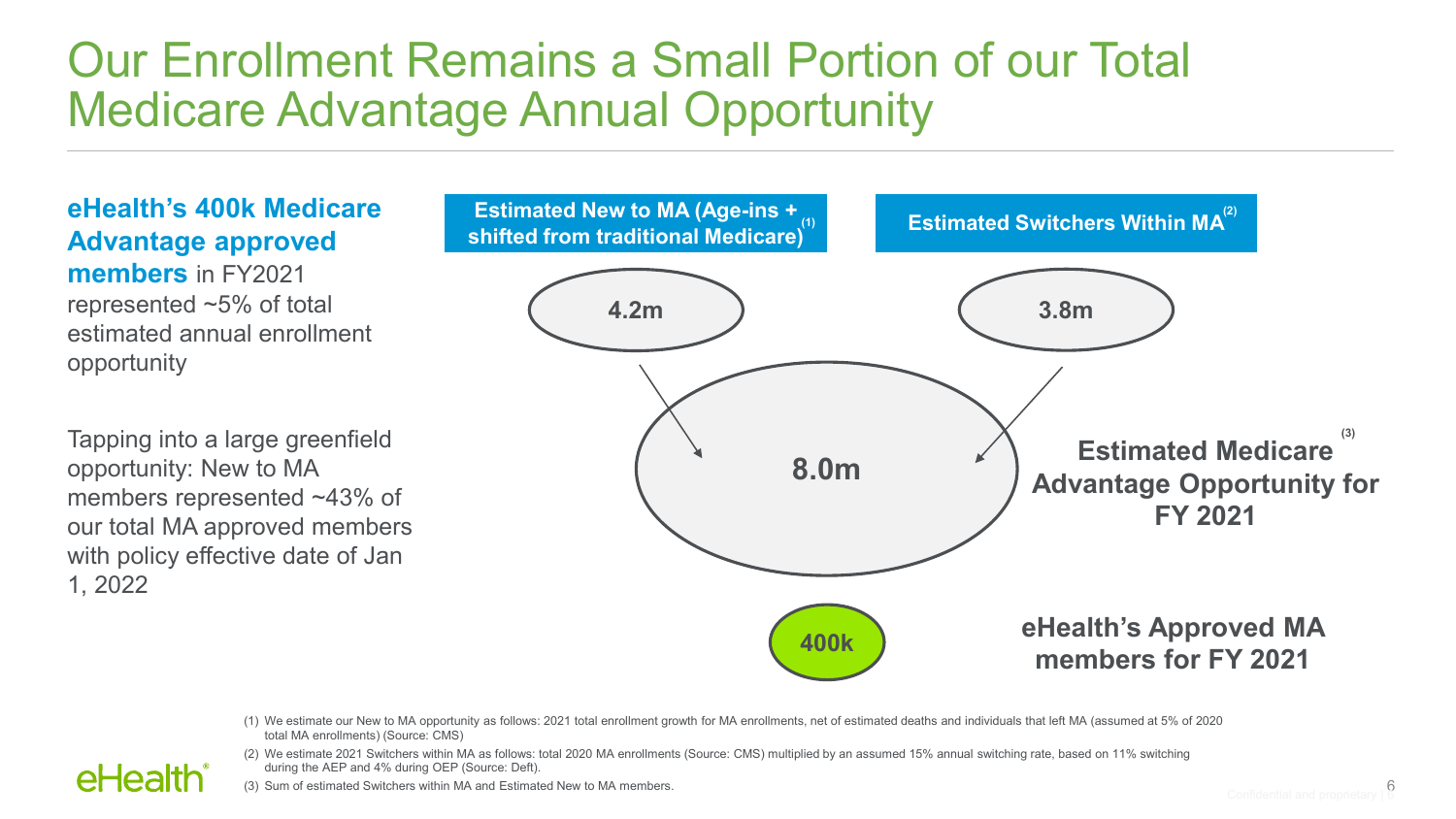### Selecting Health Insurance is Challenging for Consumers

**Millions of Americans** shopping for Health Insurance

**Proliferation of Medicare Advantage Plans** (65% growth in number of plans between 2018 and 2022 AEP)<sup>(1)</sup> adding further complexity to an already challenging process

Traditional brokers offer **Limited Choices**

**Stakes High** with consequence of making wrong decision potentially devastating

**Only 1 out of 10**  of Medicare beneficiaries enrolled in optimal plan<sup>(2)</sup>

**Today's environment drives significant need for customer-centric shopping and enrollment platform**

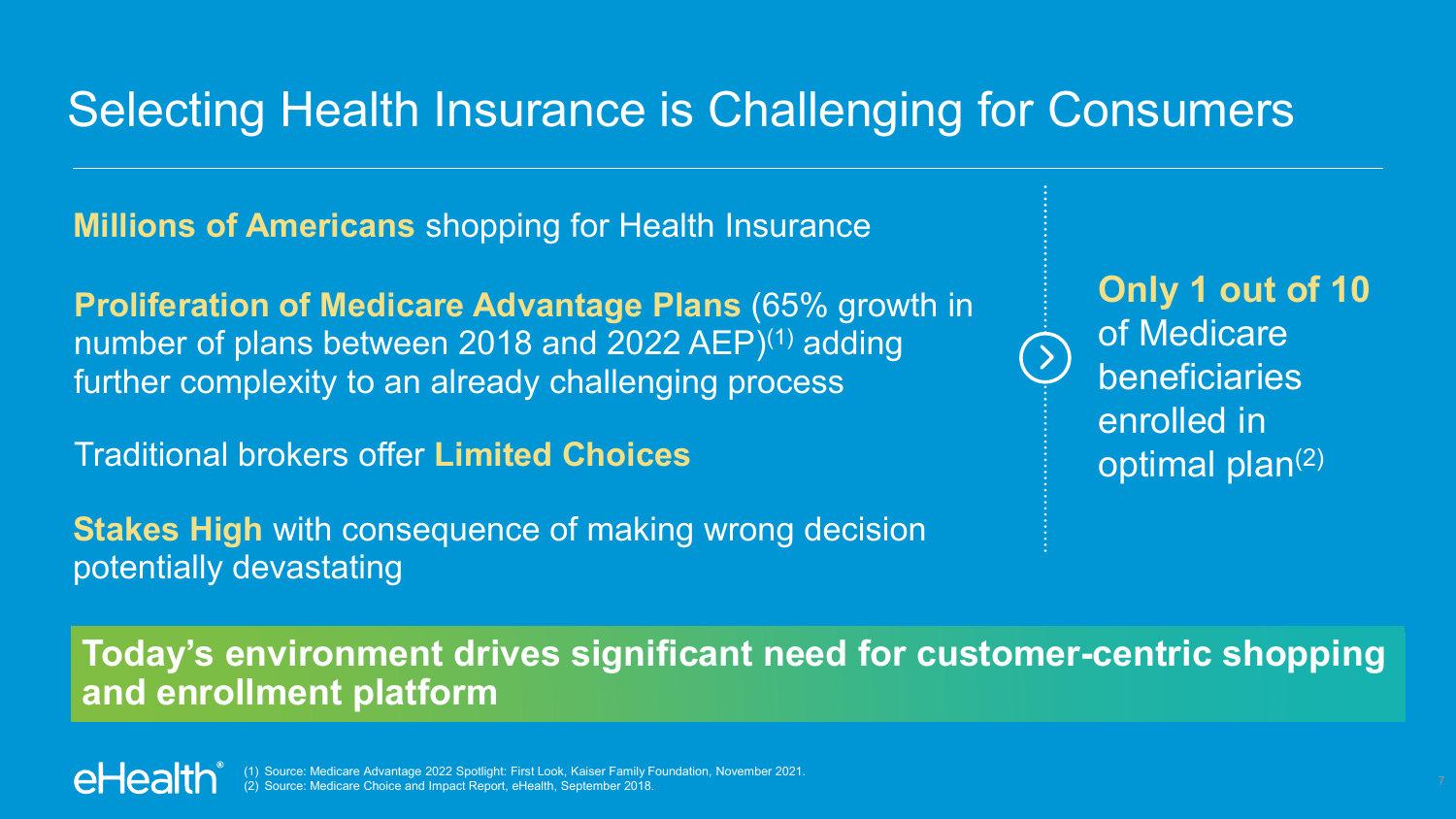### eHealth is Providing a Better Way to Shop for Health Insurance

| Key<br><b>Criteria</b>                               | <b>Other Medicare Distribution</b><br><b>Industry Leaders</b>                | eHealth®                                                                                                                       |
|------------------------------------------------------|------------------------------------------------------------------------------|--------------------------------------------------------------------------------------------------------------------------------|
| <b>Customer</b><br>experience                        | • Single point of interaction only                                           | • Omni-channel experience                                                                                                      |
| <b>Variety of available</b><br><b>Medicare plans</b> | • Narrow consumer choice<br>• Often limited to a small number of<br>carriers | • Broad marketplace of plans from many<br>carriers<br>• Greater likelihood customer finds a plan<br>that best fits their needs |
| <b>Transparency of</b><br>pricing/benefits           | • Opaque price and coverage                                                  | • Full transparency                                                                                                            |
| <b>Availability of</b><br>information                | • Little to no research                                                      | • Easy comparison shopping<br>• Personalized plan recommendations<br>• Educational resources                                   |

### **Recent Investment in Enrollment Quality further Differentiates our Platform**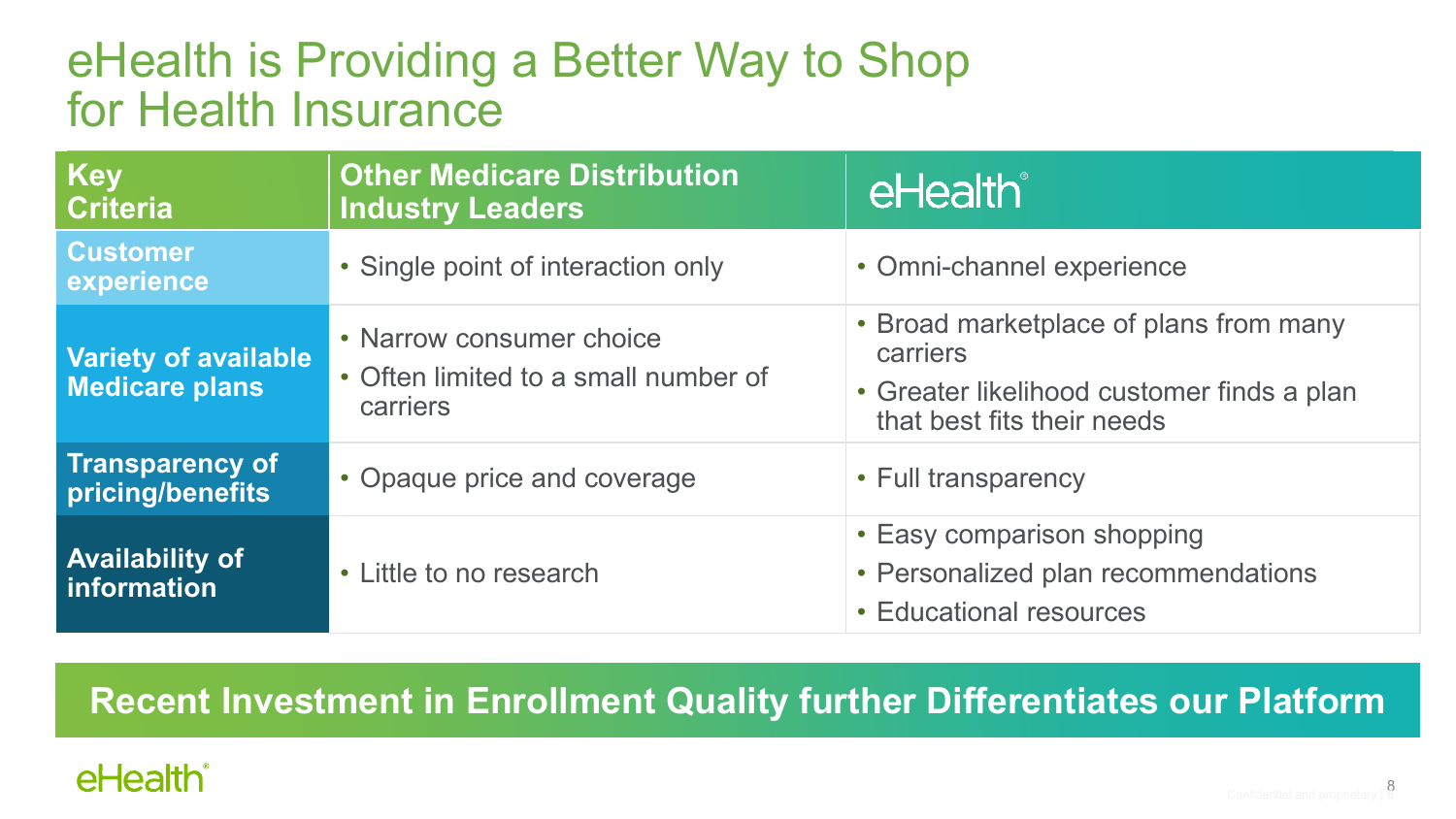### Delivering Carriers a Significant Value Proposition, Differentiated by Quality

#### **Brokers are critical to carrier distribution strategy**

- Efficient member acquisition at scale
- Provides access to customers that prefer comparison shopping model
- Leverages broker infrastructure in a highly seasonal industry
- Technology and data integrations
- Long collaborative relationships centered on driving beneficiary value

#### **eHealth differentiation**

- Omnichannel enrollment capabilities help carriers meet beneficiaries through their preferred enrollment method
- Regional expertise
- Commitment to compliance and quality. Collaborative programs in 2021 resulted in significant improvements in CTM scores and persistency
- Shared focus on member experience opens new revenue opportunities

**907k**

Estimated Medicare Membership<sup>(1)</sup>

**~200** Carrier Partnerships(2)

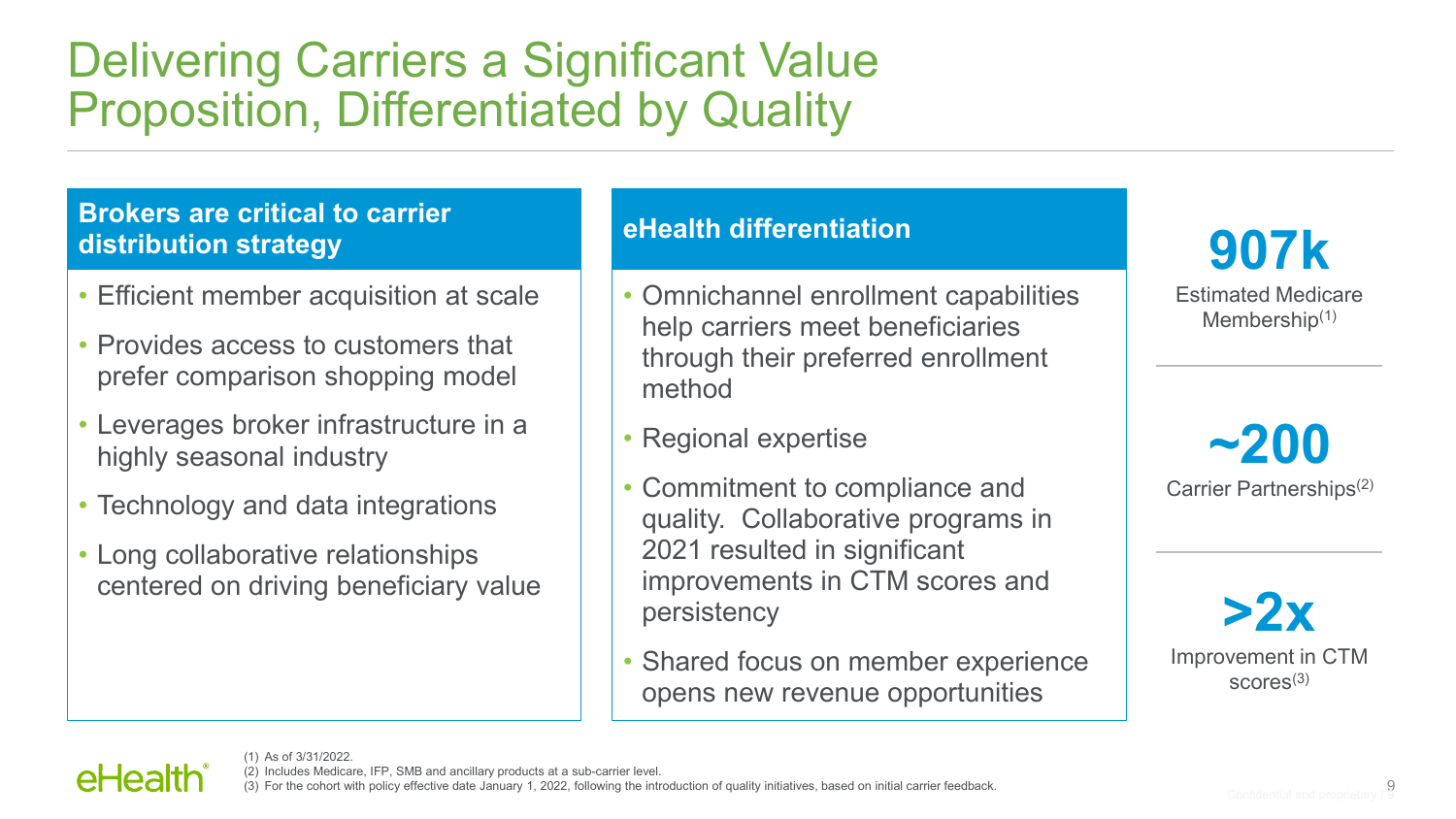## Highly Visible & Scalable Economic Model

#### **eHealth's revenue primarily consists of broker commissions paid by insurance carriers**

- Commissions paid as percentage of premium or at fixed per member rates
- No insurance claim liability
- Strong visibility into future commission collection

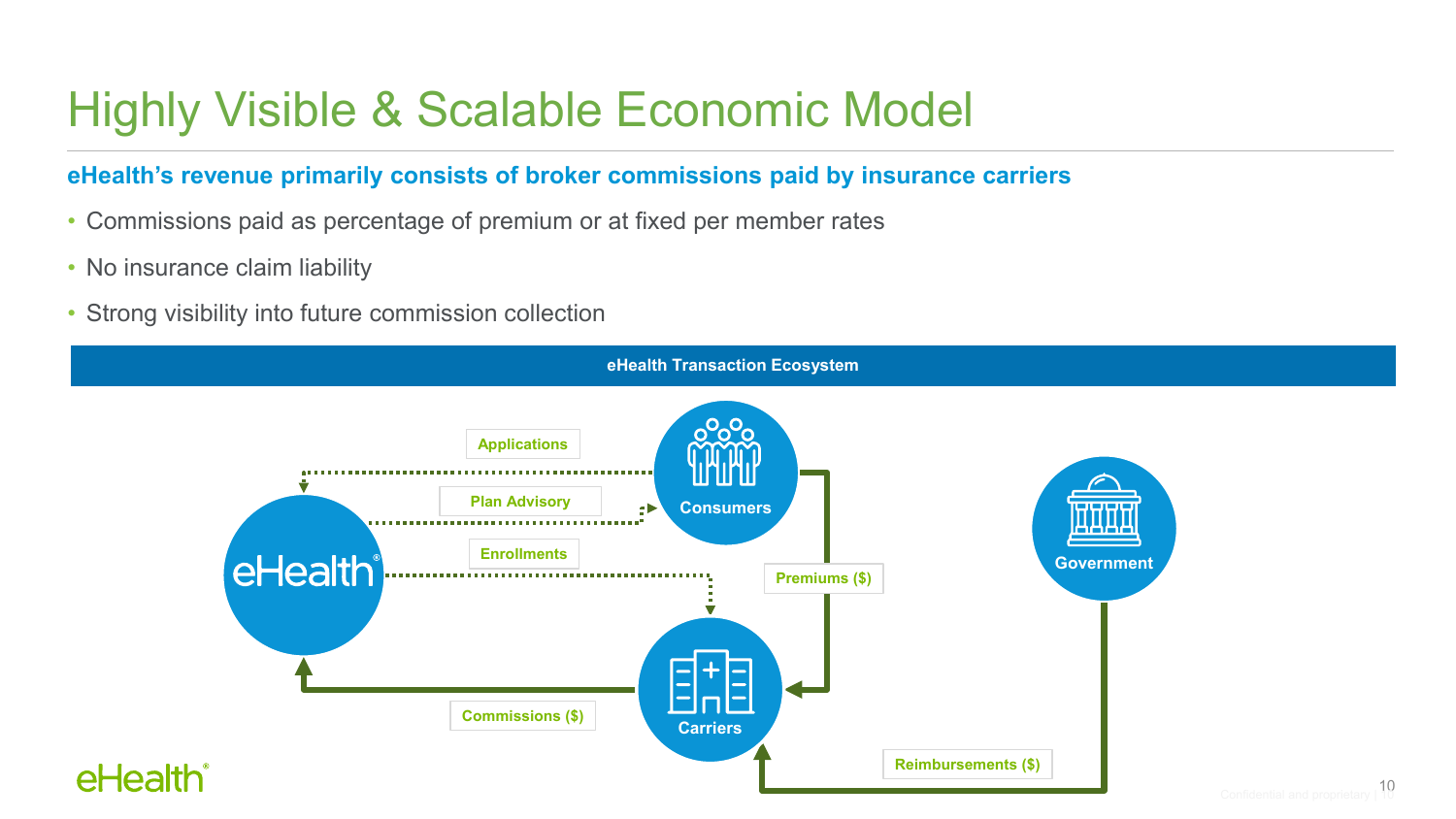### Proprietary Technology and Data Platform Represents Significant Competitive Advantage

#### **Proprietary Tech Platform**

#### **eHealth Customer Differentiation entity of Proprietary Tech Platform Engineer Deep Carrier and Partner Integration**



#### eHealth<sup>®</sup>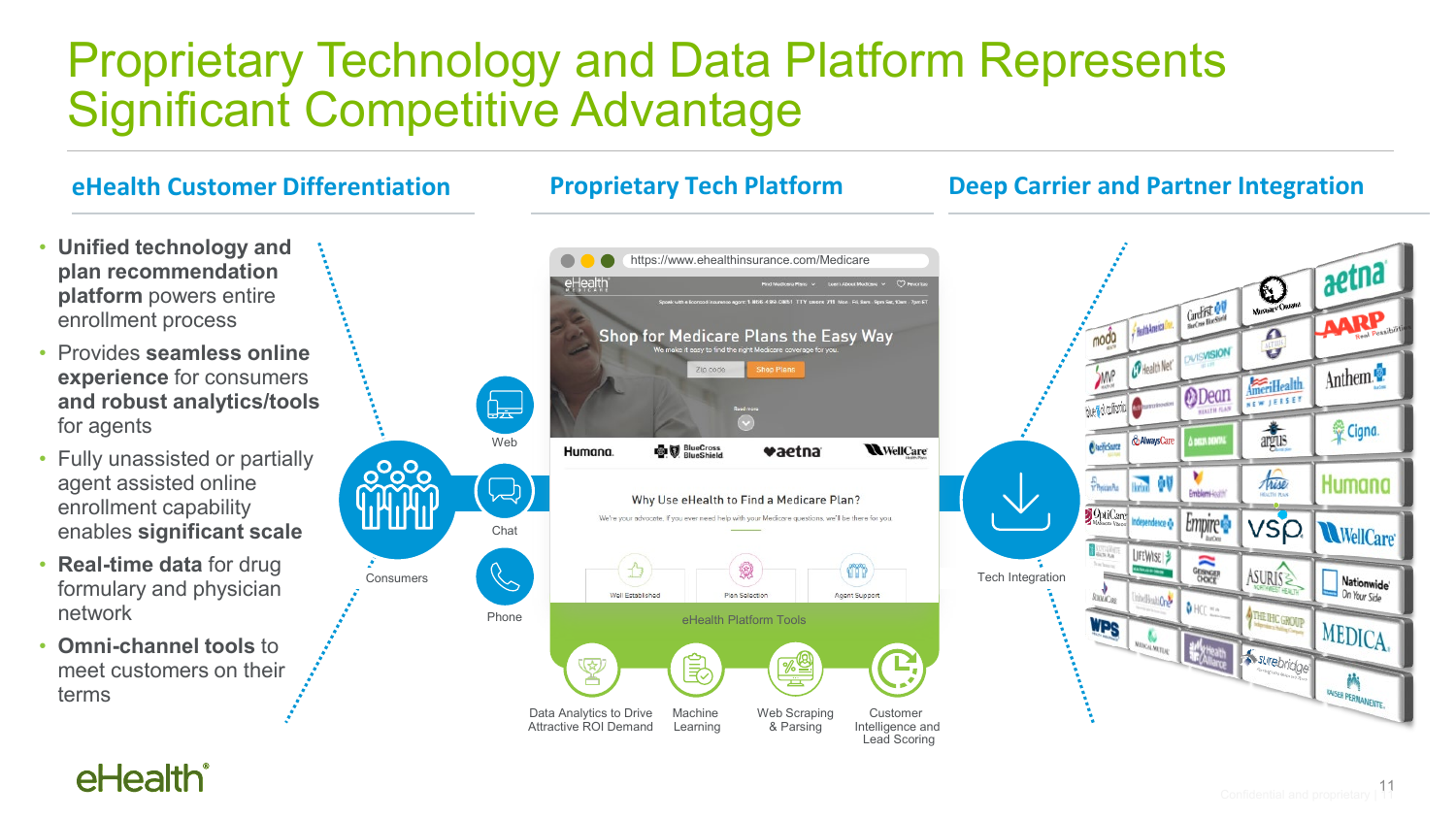### eHealth Multi-Channel Customer Acquisition Strategy



**Leveraging 20+ years of investments, technology and know-how to drive consumer engagement at an attractive ROI**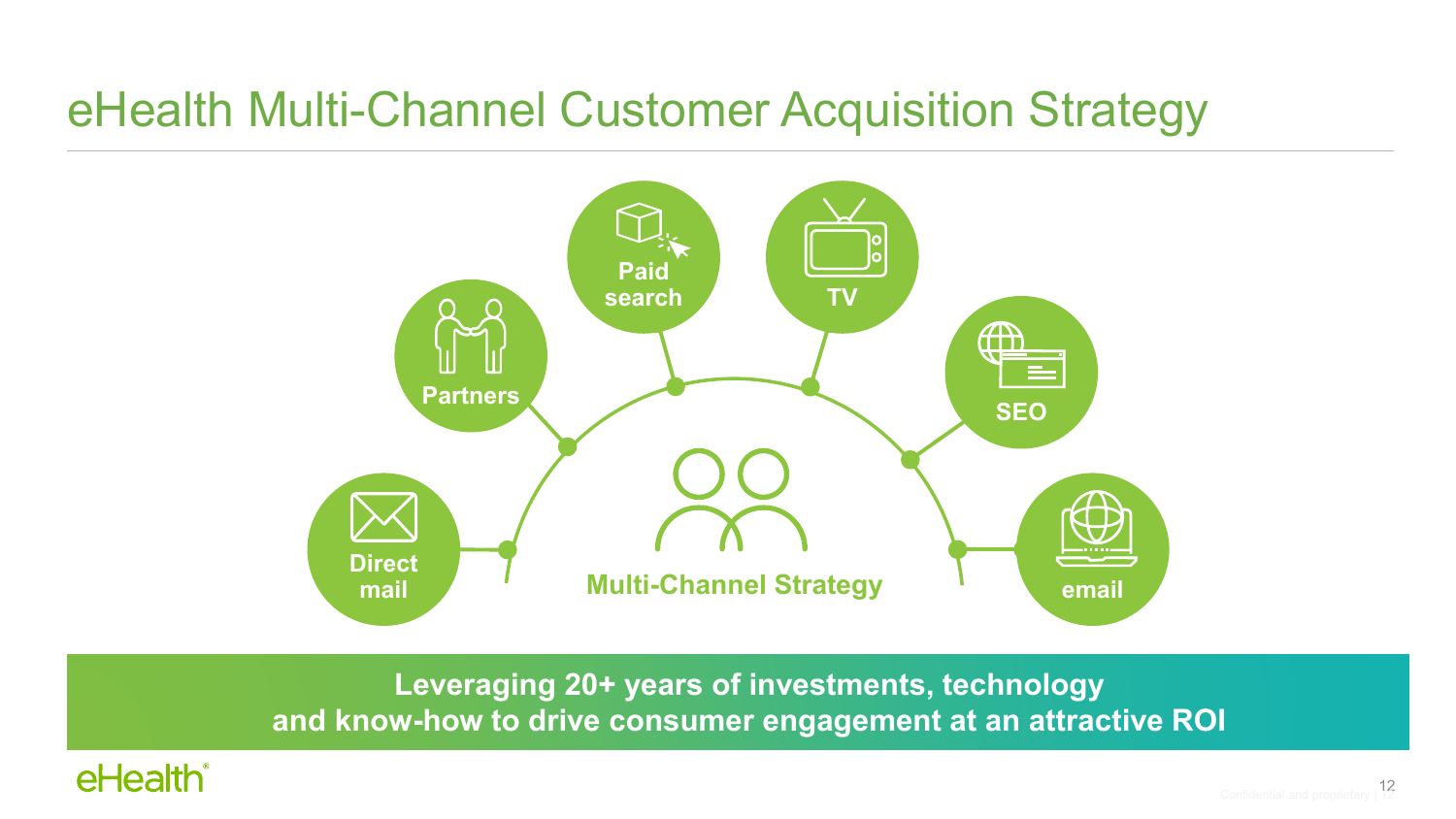## Scaling IFP Opportunity Supplements MA Strategy

|              | <b>Increased</b><br><b>TAM</b>             | • Subsidy expansion for all income levels under American Rescue Plan<br>• Further bolstering ACA – one of the key goals of the administration<br>• ICHRA plans gaining scale (from 1.1M enrollees in 2020 to 10.9M estimated in 2024) |
|--------------|--------------------------------------------|---------------------------------------------------------------------------------------------------------------------------------------------------------------------------------------------------------------------------------------|
| $\bigotimes$ | <b>Attractive</b><br>unit<br>economics     | • 2021 IFP/SMB segment revenue of \$67M, including over \$25M in tail revenue; \$46M<br>segment profit<br>• LTVs: \$274 for non-QHP; \$311 for QHP                                                                                    |
|              | <b>Strategic</b><br>partner<br>opportunity | • Partners seeking preferred IFP broker to provide customized IFP experience<br>• Additional partner opportunity for ICHRA                                                                                                            |
|              | <b>Feeder into</b><br><b>MA/ancillary</b>  | • Significant percentage of IFP sales include an ancillary product<br>• Potential to transition into the MA book at 65                                                                                                                |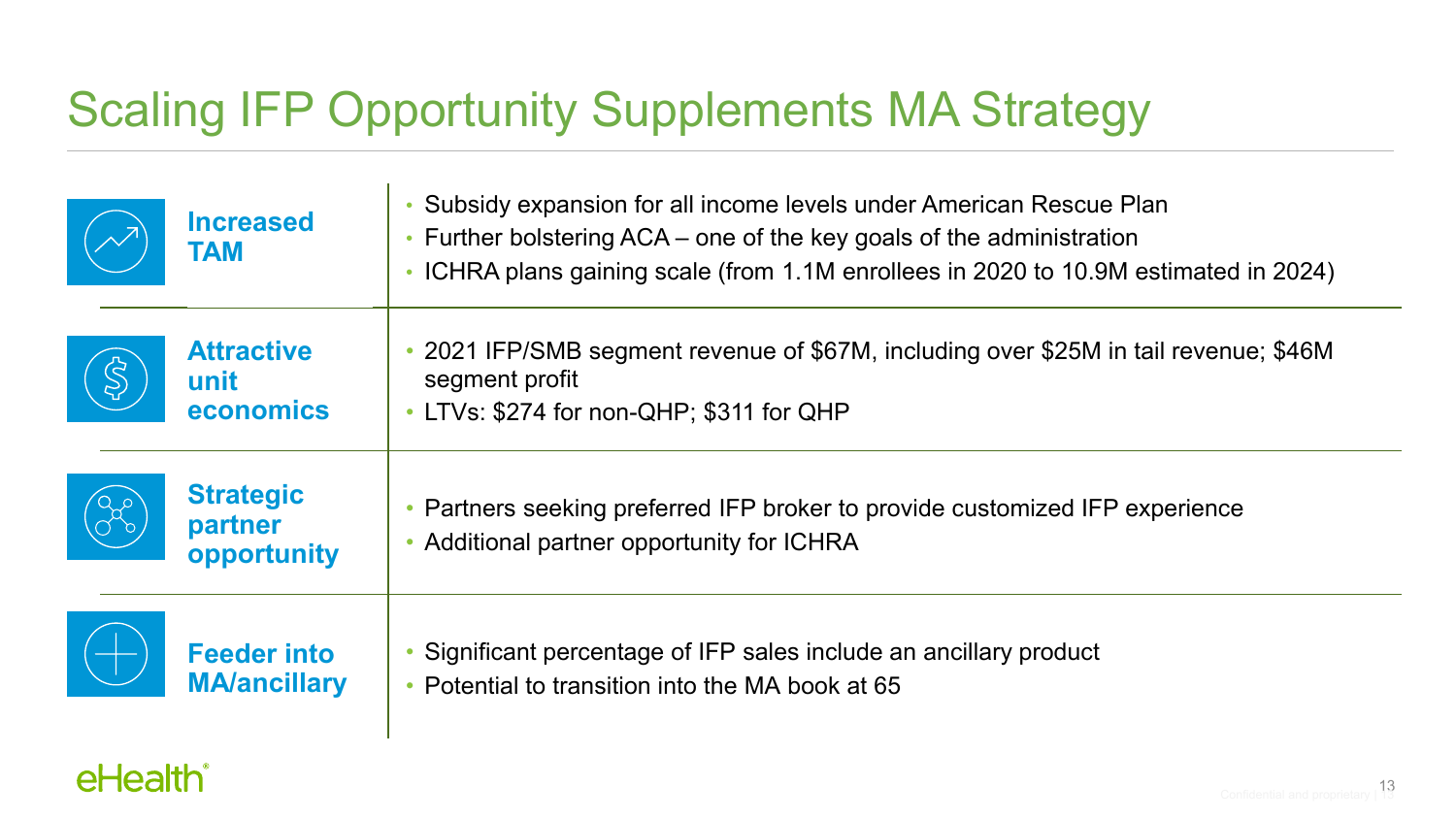### 2022 Priorities of the New Leadership Team

Through transformative changes, reduce our cost structure while focusing on operational efficiency and excellence; expect \$60 million in 2022 cost reductions compared to 2021. **1**

> Optimize our marketing channel mix to cut lowest ROI initiatives and focus on channels where we hold strong competitive differentiation. **2**

> > Slow down conventional telephonic enrollment growth, double down on customer retention efforts, execute a local market-centric telesales model and expand overflow carrier arrangements. **<sup>3</sup>**

> > > Continue growing our online business and enhancing our e-commerce **4** platform through a highly disciplined approach to tech investment.

Work with carrier partners to find additional ways to create value **5** including joint quality and retention initiatives.



Pursue cost-effective diversification initiatives including 6 Stronger emphasis on our IFP and Ancillary products.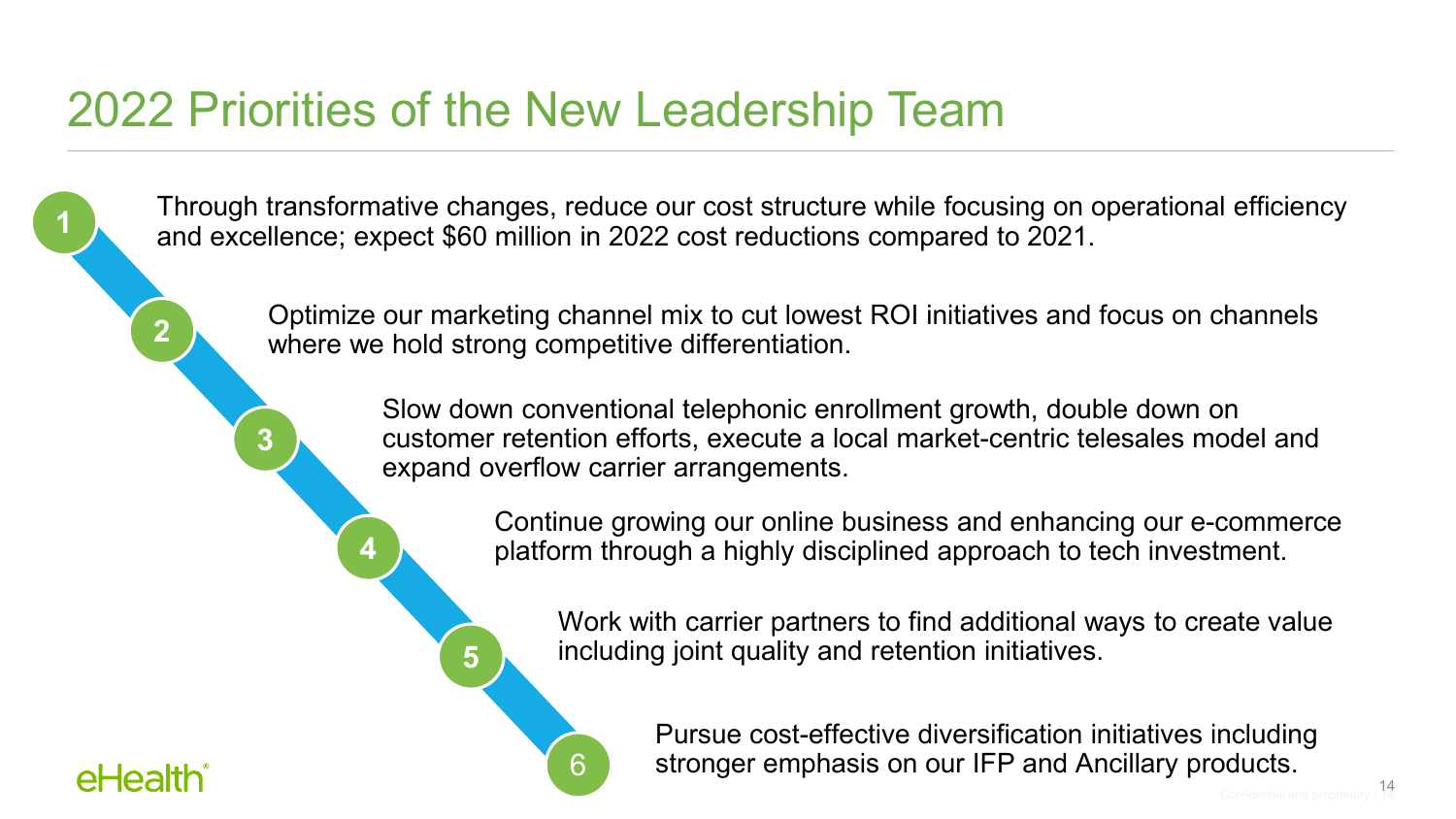### Medicare Advantage Variable Cost and Cash Collection

**2020 MA cohorts have now achieved break even, i.e., the variable acquisition cost compared to cash collections generated by the cohort to date**

**These cohorts will be generating positive cash flow going forward as we continue to collect monthly renewal payments.**

eHealth

#### **Medicare Advantage Variable Cost and Cash Collection(1)**

per Medicare Advantage Member



(1) Medicare Advantage (MA) variable cost and cash collections are grouped by member cohorts based on policy effective date

(2) Variable cost includes variable marketing and customer care & enrollment costs allocated to the MA members

(3) Cash collected are commissions for MA members. For the first year, it also includes non-commission revenue allocated to the MA product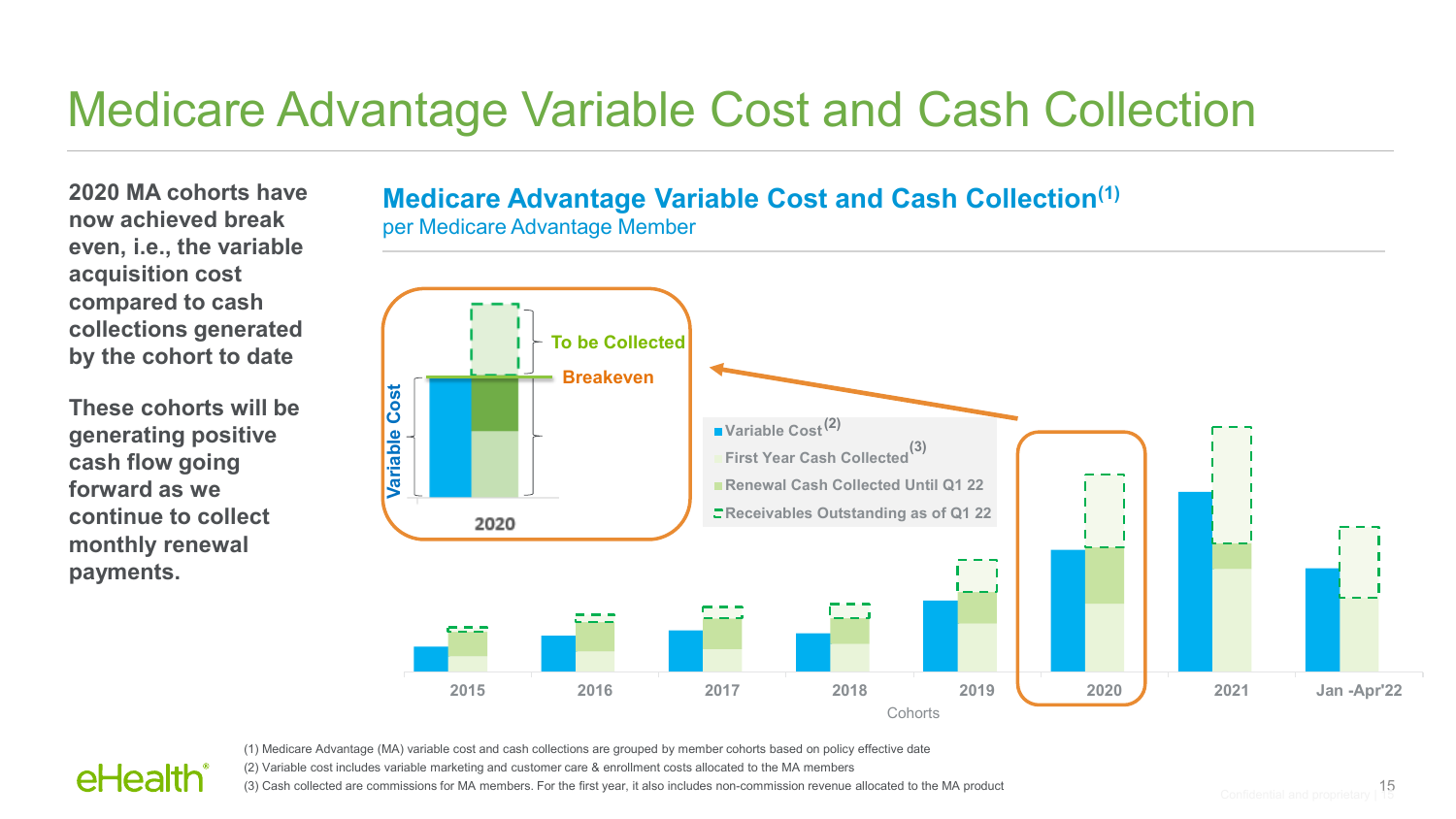### Revenue & Adjusted EBITDA– Historical Trends

\$190.7 \$251.4 \$463.9 \$582.8 \$538.2 **FY2017 FY2018 FY2019 FY2020 FY2021 Total Revenue (\$, MM)**

**AHAAlth** 

#### **Adjusted EBITDA (\$, MM)(1)**



#### **After several years of uninterrupted revenue growth, 2021 revenue and EBITDA reflect an investment in the enrollment quality initiatives**

(1) Adjusted EBITDA is calculated by excluding paid-in-kind dividends and change in preferred stock redemption value, interest income and expense, income tax expense (benefit), depreciation and amortization, stock-based compensation expense, restructuring and reorganization charges, amortization of intangible assets, other income (expense), impairment charges, and other non-recurring charges to GAAP net income (loss) attributable to common stockholders. Other non-recurring charges to GAAP net income (loss) attributable to common stockholders may include transaction expenses in connection with capital raising transactions (whether debt, equity or equity-linked) and acquisitions, whether or not consummated, purchase price adjustments and the cumulative effect of a change in accounting principles. FY 2019 revenue and adjusted EBITDA exclude the positive impact of \$42.3 million in revenue resulting from a change in estimate for expected cash commission collections relating to existing Medicare Advantage plans enrolled in prior to the fourth quarter of 2019.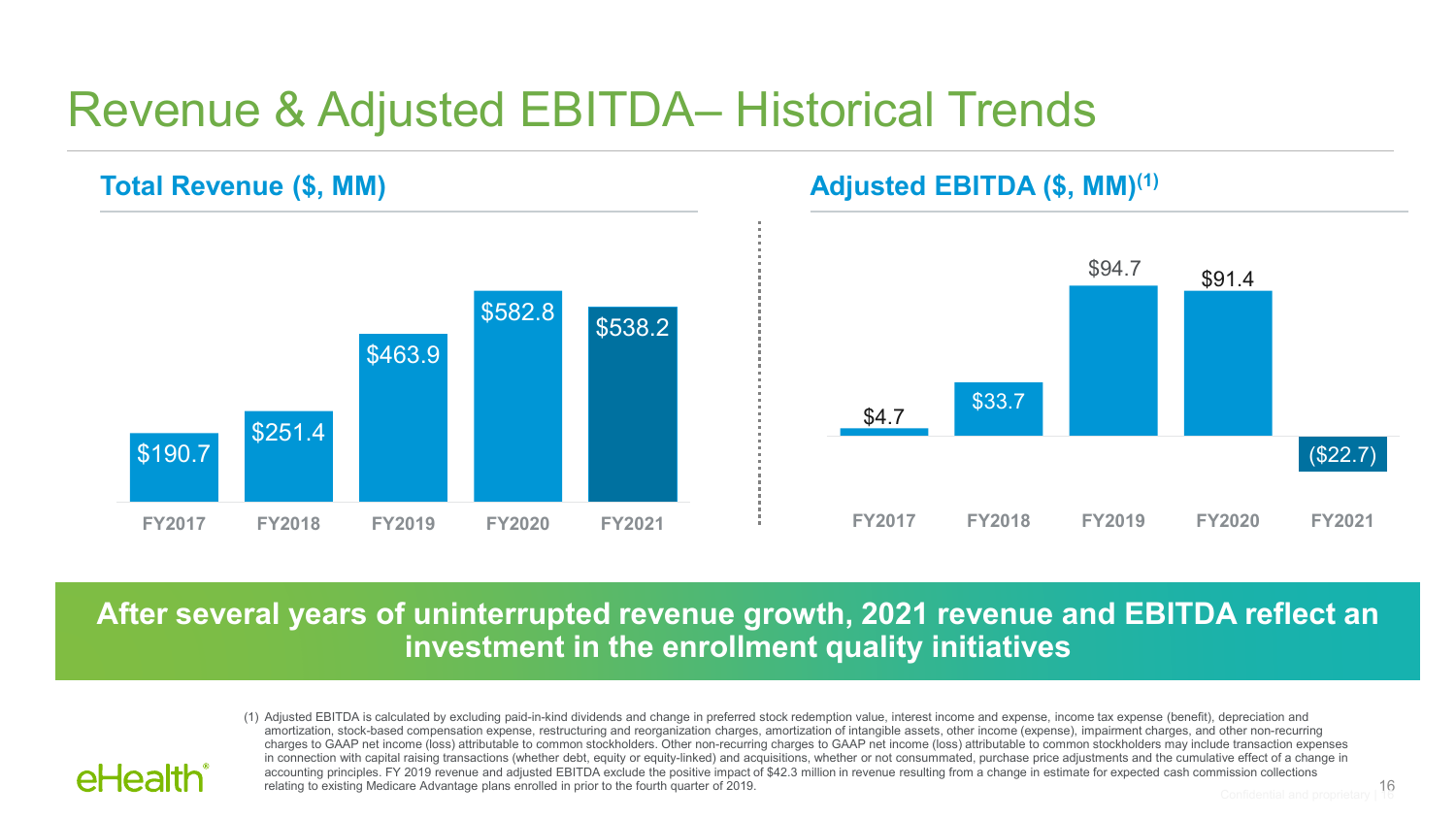### Strong Medicare Advantage Membership Growth Continues



eHealth

**Ending estimated MA membership grew 19% y/y in 2021.**

- (1) Approved members consist of the number of individuals on submitted applications that were approved by the relevant insurance carrier for the identified product during the period presented. Approved members may not pay for their plan and become paying members.
- (2) New Paying Members consist of approved members from the period presented and any periods prior to the period presented from whom we have received an initial commission payment during the period presented.
- (3) Estimated Ending (Paying) Membership is the number of members we estimate as of the end of the period. Membership is estimated using the methodology described in our periodic filings with the Securities and Exchange Commission.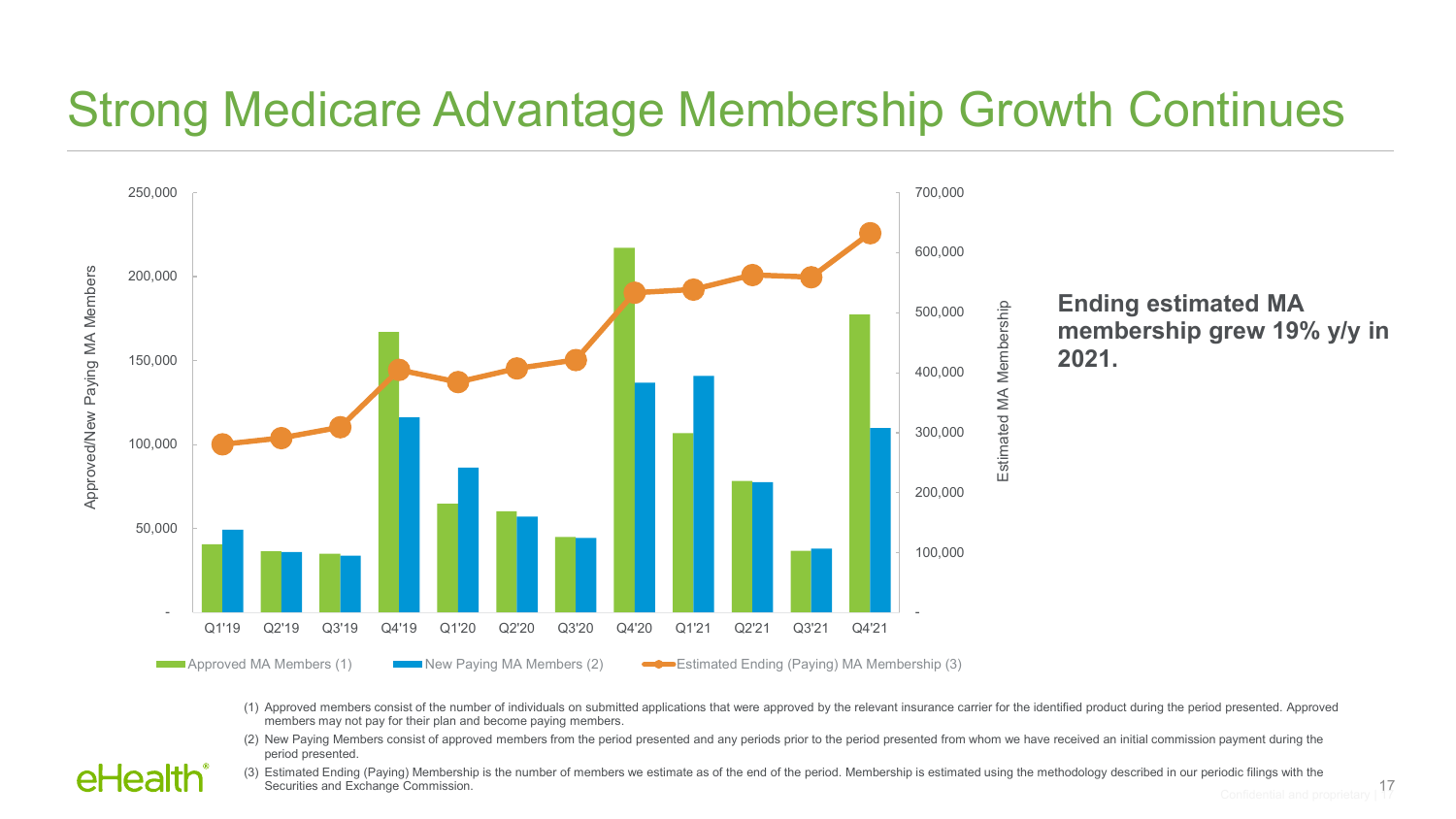### 2022 Guidance

**AHAAIth** 

**2022 Guidance reflects a deliberate slow down in the Medicare enrollment growth as we work to optimize our sales and marketing strategy and transform eHealth's cost structure with a goal to return to sustainable growth in 2023 with significantly improved member economics.**

| <b>2022 Full Year Guidance</b>                                                                 | <b>Range (in millions)</b> |
|------------------------------------------------------------------------------------------------|----------------------------|
| <b>Total Revenue</b>                                                                           | $$448 - $470$              |
| <b>GAAP Net Loss</b>                                                                           | $$(106) - $(83)$           |
| <b>Adjusted EBITDA(1)</b>                                                                      | $$(64) - $(37)$            |
| Total cash outflow, excluding the impact of our \$70 million<br>term loan and associated costs | $$140 - $120$              |

(1) Adjusted EBITDA is calculated by excluding paid-in-kind dividends and change in preferred stock redemption value, interest income and expense, income tax expense (benefit), depreciation and amortization, stock-based compensation expense, restructuring and reorganization charges, amortization of intangible assets, other income (expense), impairment charges, and other non-recurring charges to GAAP net income (loss) attributable to common stockholders. Other non-recurring charges to GAAP net income (loss) attributable to common stockholders may include transaction expenses in connection with capital raising transactions (whether debt, equity or equity-linked) and acquisitions, whether or not consummated, purchase price adjustments and the cumulative effect of a change in accounting principles is the number of members we estimate as of the end of the period.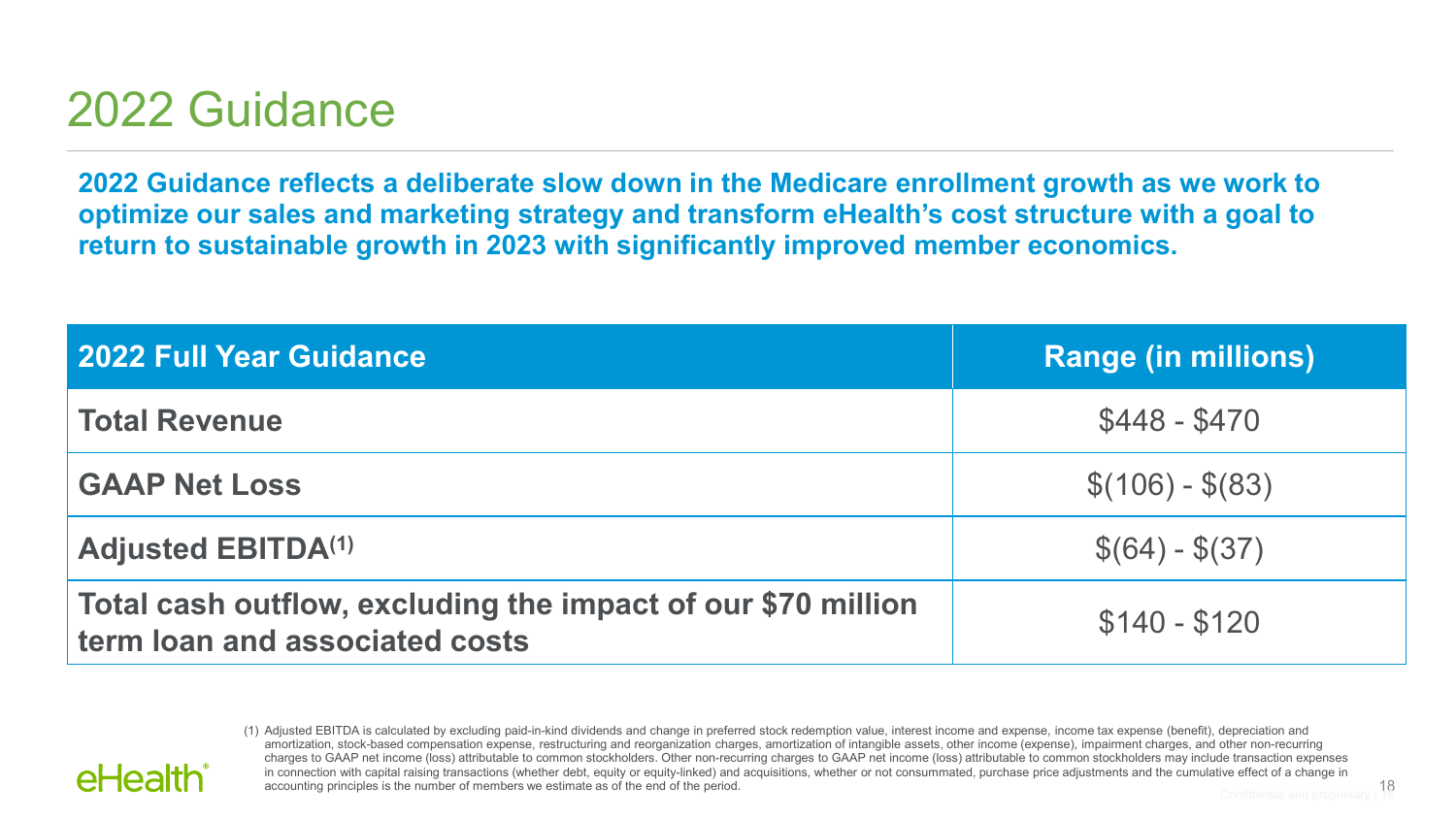

A leading provider of consumer-first health e-commerce solutions



Core Medicare market has strong long-term tailwinds

**eHealth Key Takeaways**



Omni-channel platform provides for scalability and creates strong barriers to entry



As online penetration in the insurance distribution grows, eHealth is positioned for market share capture



Significant commissions receivable balance

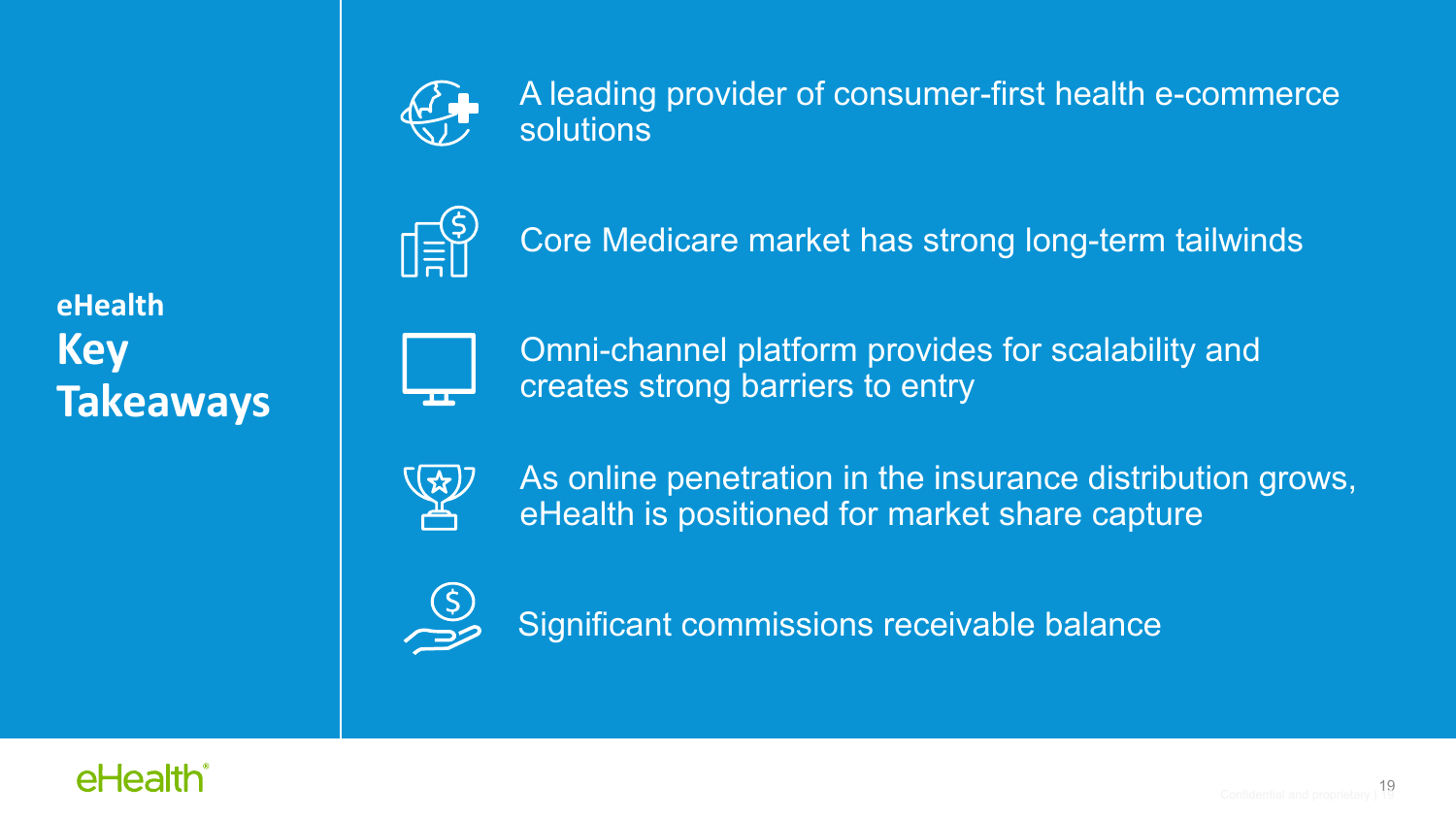# eHealth<sup>®</sup>

# Appendix

20 Confidential and proprietary | 20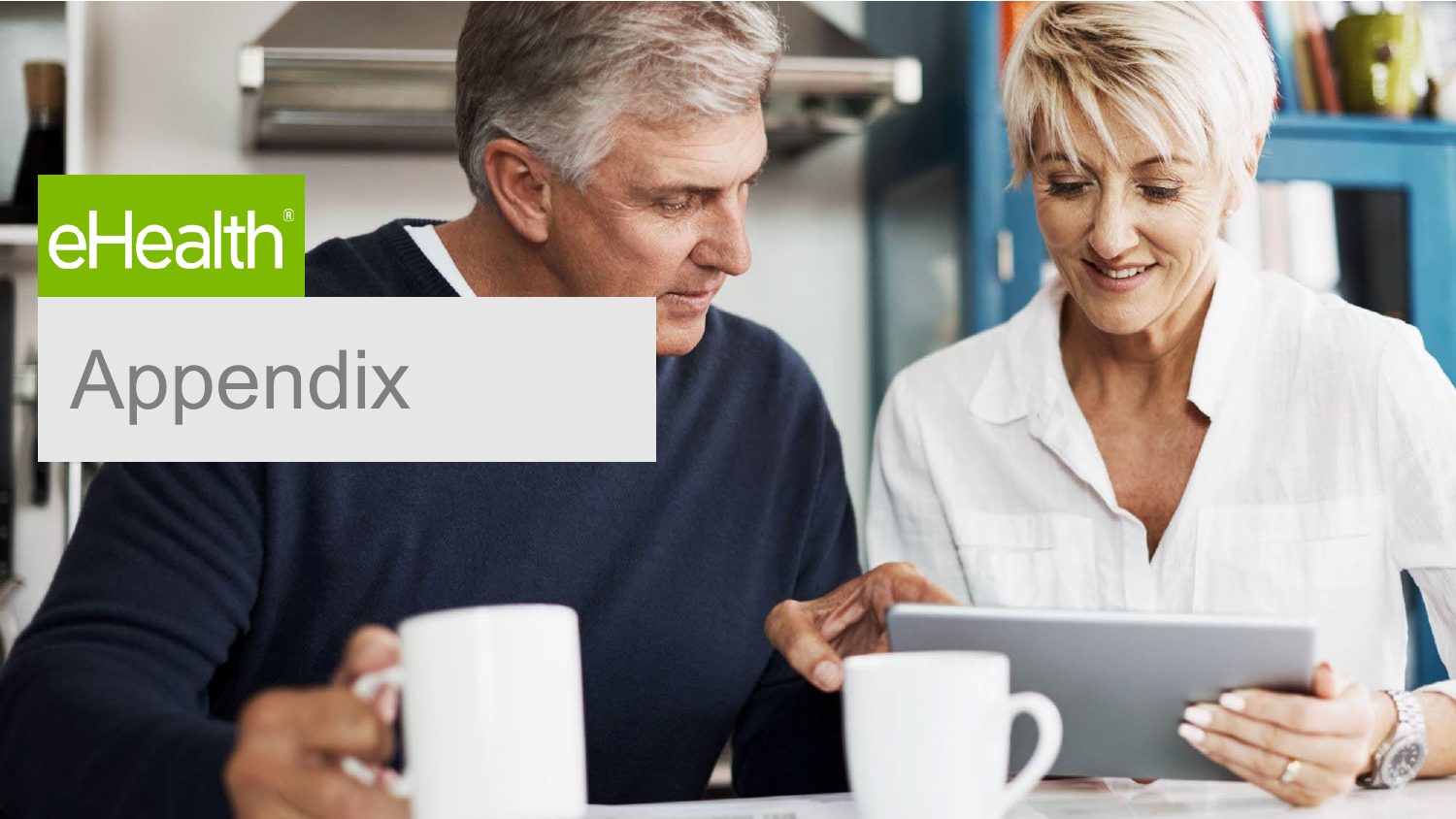## Leading Health Insurance Distribution Platform

Omni-Channel is a major competitive differentiator Estimated Medicare Advantage membership at 2021 year-end grew 19% Taking share from traditional channels

|                                         | eHealth® | <b>DTC</b><br><b>Competitors</b>    | <b>Traditional</b><br><b>Brokers</b> | <b>Carriers</b> |
|-----------------------------------------|----------|-------------------------------------|--------------------------------------|-----------------|
| <b>Broad Plan Selection</b>             |          | <b>Mixed</b>                        |                                      |                 |
| <b>Customer-First, Carrier Agnostic</b> |          | $Limited -$<br>conflict of interest |                                      |                 |
| <b>Actively Enrolling Online</b>        |          |                                     |                                      |                 |
| <b>Best-in-Class Digital Experience</b> |          |                                     |                                      |                 |
| <b>Agent Support</b>                    |          |                                     |                                      |                 |
| <b>Scalability</b>                      |          |                                     |                                      |                 |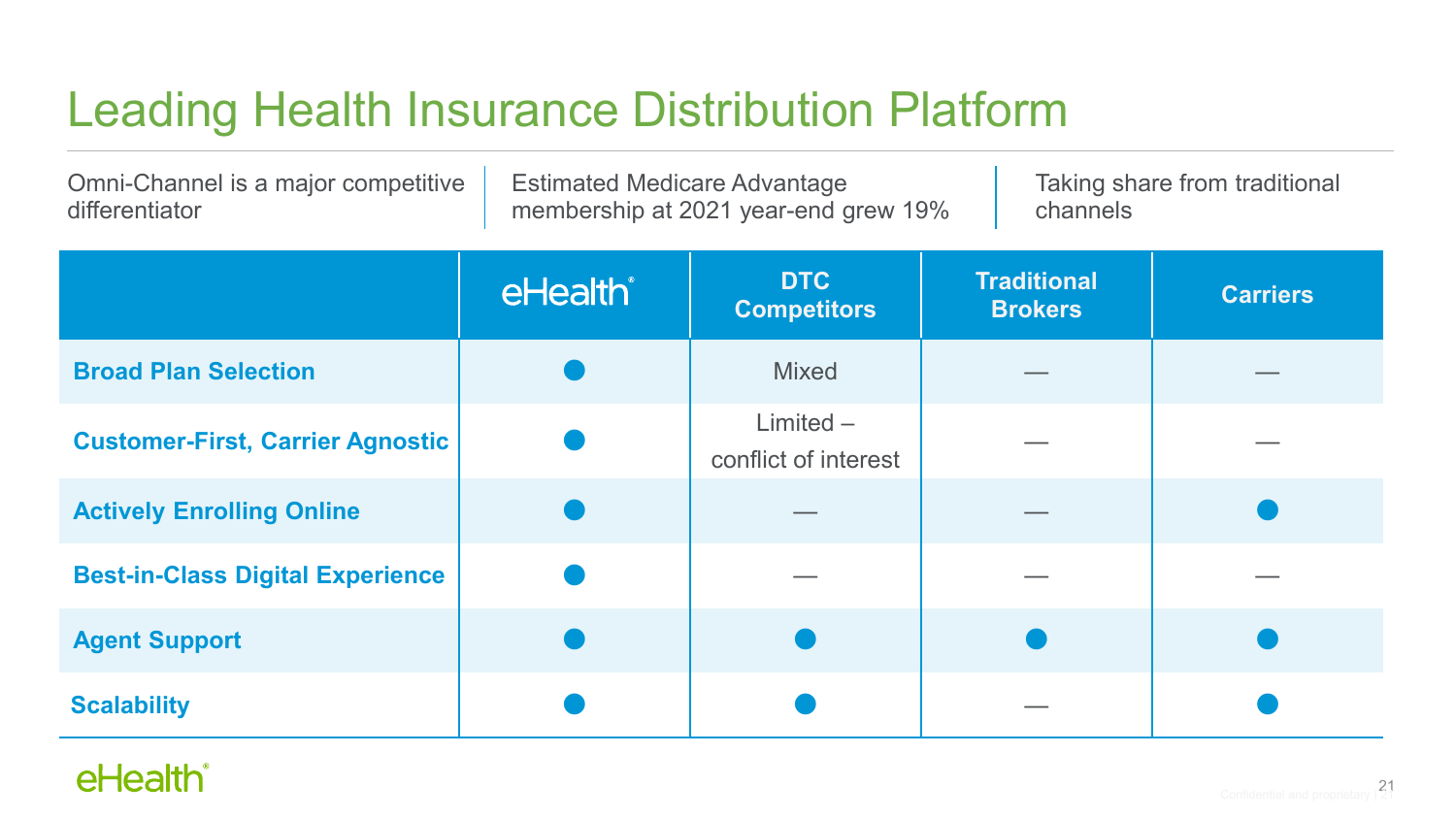### Cash Indicators Growing; Positive Tail Revenue in Each of the Last Three Years

**Sustained growth in membership base, generating increasing cash per member.** 

**Positive "tail" or adjustment revenue, indicative of historical reliability of LTV estimates.**

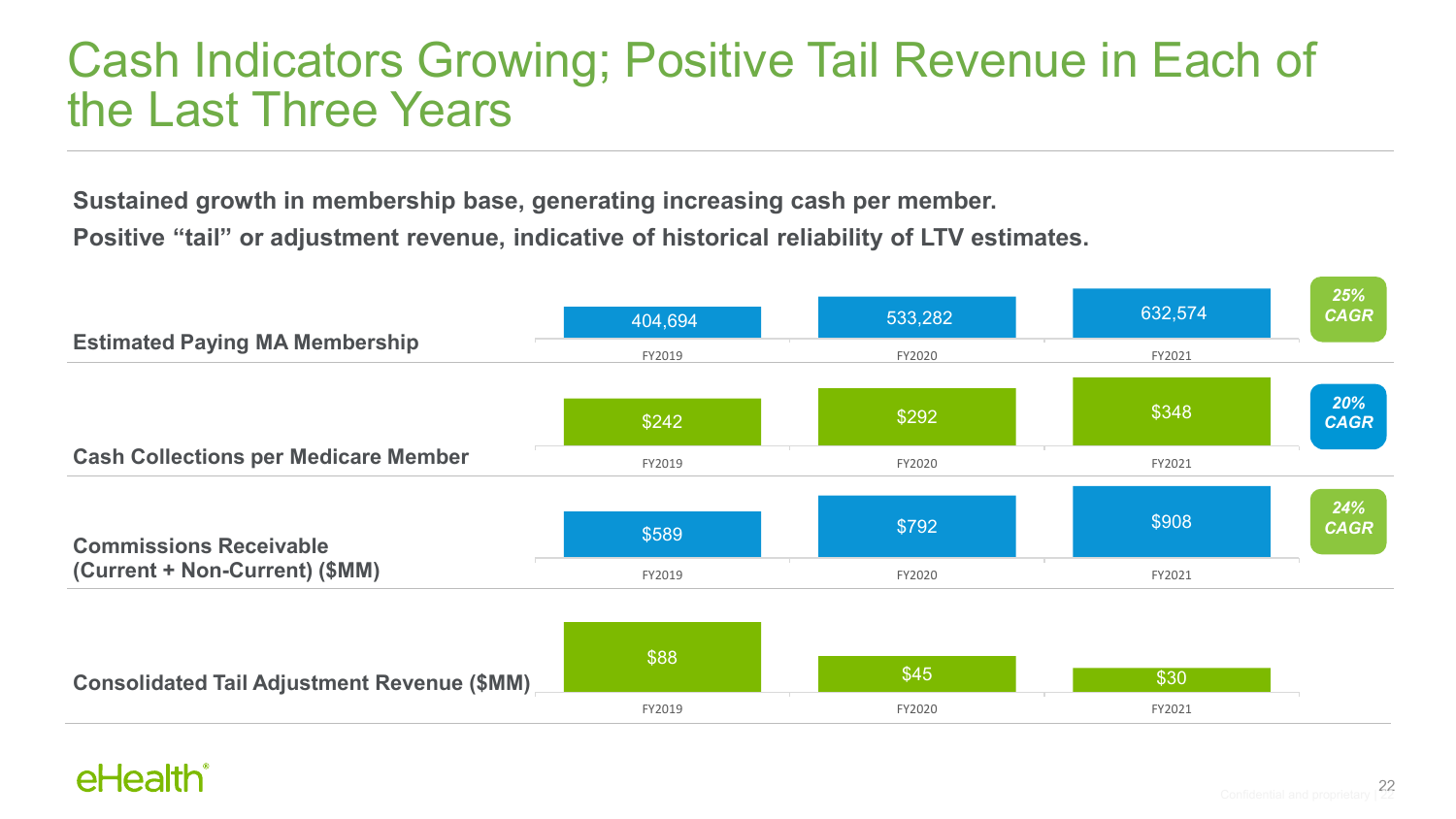### Net Income (Loss) to Adjusted EBITDA Reconciliation

|                                                       | <b>Three Months Ended December 31,</b> |          | <b>Year Ended December 31,</b> |          |
|-------------------------------------------------------|----------------------------------------|----------|--------------------------------|----------|
|                                                       | 2021                                   | 2020     | 2021                           | 2020     |
| Net income (loss) attributable to common stockholders | (\$39,306)                             | \$59,873 | (\$122,942)                    | \$45,450 |
| Paid-in-kind dividends for preferred stock            | 4,563                                  |          | 12,206                         |          |
| Change in preferred stock redemption value            | 2,591                                  |          | 6,361                          |          |
| GAAP net income (loss)                                | (32, 152)                              | 59,873   | (104, 375)                     | 45,450   |
| Stock-based compensation expense                      | 7,976                                  | 3,450    | 32,857                         | 25,172   |
| Depreciation and amortization                         | 5,491                                  | 3,539    | 18,331                         | 11,450   |
| Amortization of intangible assets                     | 120                                    | 286      | 536                            | 1,493    |
| Restructuring and reorganization charges              | 1,874                                  |          | 4,878                          |          |
| Impairment charges                                    | 46,344                                 |          | 46,344                         |          |
| Other (income) expense, net                           | (244)                                  | 58       | (755)                          | (666)    |
| Benefit from income taxes                             | (1, 237)                               | 19,462   | (20, 515)                      | 8,539    |
| <b>Adjusted EBITDA</b>                                | \$28,172                               | \$86,668 | (\$22,699)                     | \$91,438 |

#### (In thousands)